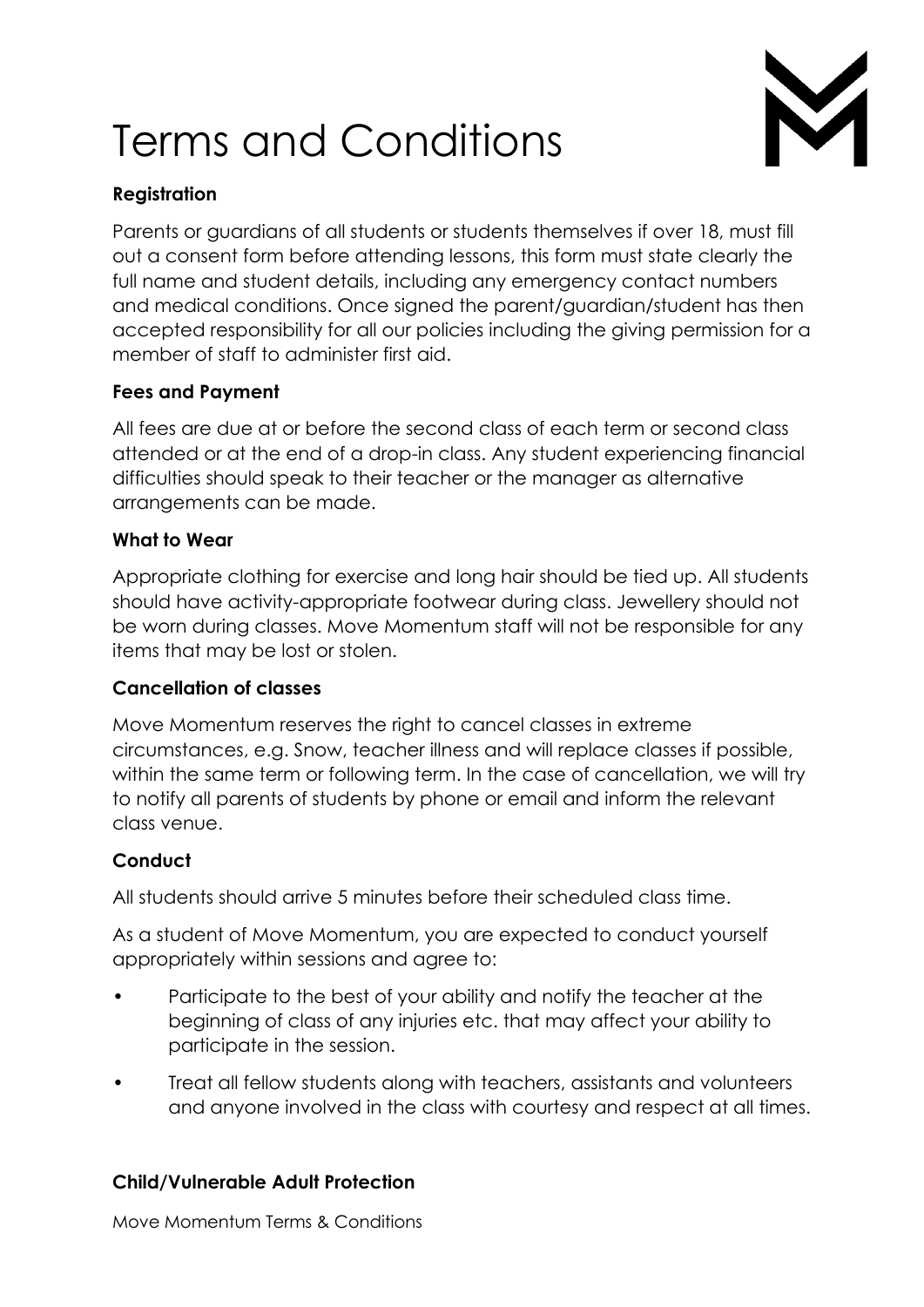The protection of the students of Move Momentum is of paramount importance and we work to ensure that all staff are trained and experienced in the subjects they teach. Students are encouraged to discuss any concerns, and these will be recorded.

Registers are kept of attendance at classes and the teacher keeps an up to date list of emergency contact numbers for each student. All staff have access to a first aid box at each venue either the venues or their own and all teachers employed by Move Momentum are qualified to administer first aid.

All teachers who work with Move Momentum have a current DBS enhanced disclosure for this position and an appropriate level of experience teaching dance.

#### **Further information**

Move Momentum staff retain the right to expel a student for unruly behaviour. Move Momentum shall not be liable for any loss or damage to the student's person or property occurring on venue premises. All students attend classes at their own risk.

# **Health & Safety**

Move Momentum aims to keep the working environment of the studios, tidy, clean and free from hazards. All staff, trustees and volunteers must follow our Health and Safety Policy.

#### **Fire Evacuation Procedure**

All Move Momentum staff abide by each individual class venue's fire procedure.

# **Accidents and First Aid.**

Accidents during class are reported via incident forms. Simple first aid is applied but if a serious problem is identified then the emergency contact is informed and the student is advised to go home, or an ambulance is called, whichever is deemed appropriate first.

#### **Responsibilities**

All teachers who work with Move Momentum are trained and qualified. Teachers in their own individual classes carry out their own visual risk assessments on a continual basis and are responsible for their own safe practice in a class. Teachers are also responsible for taking class registers, other class paperwork and following evacuation procedures. Records of all details are kept on a database and contact numbers and medical information is also kept by the staff.

#### **Liability Insurance**

Move Momentum Terms & Conditions